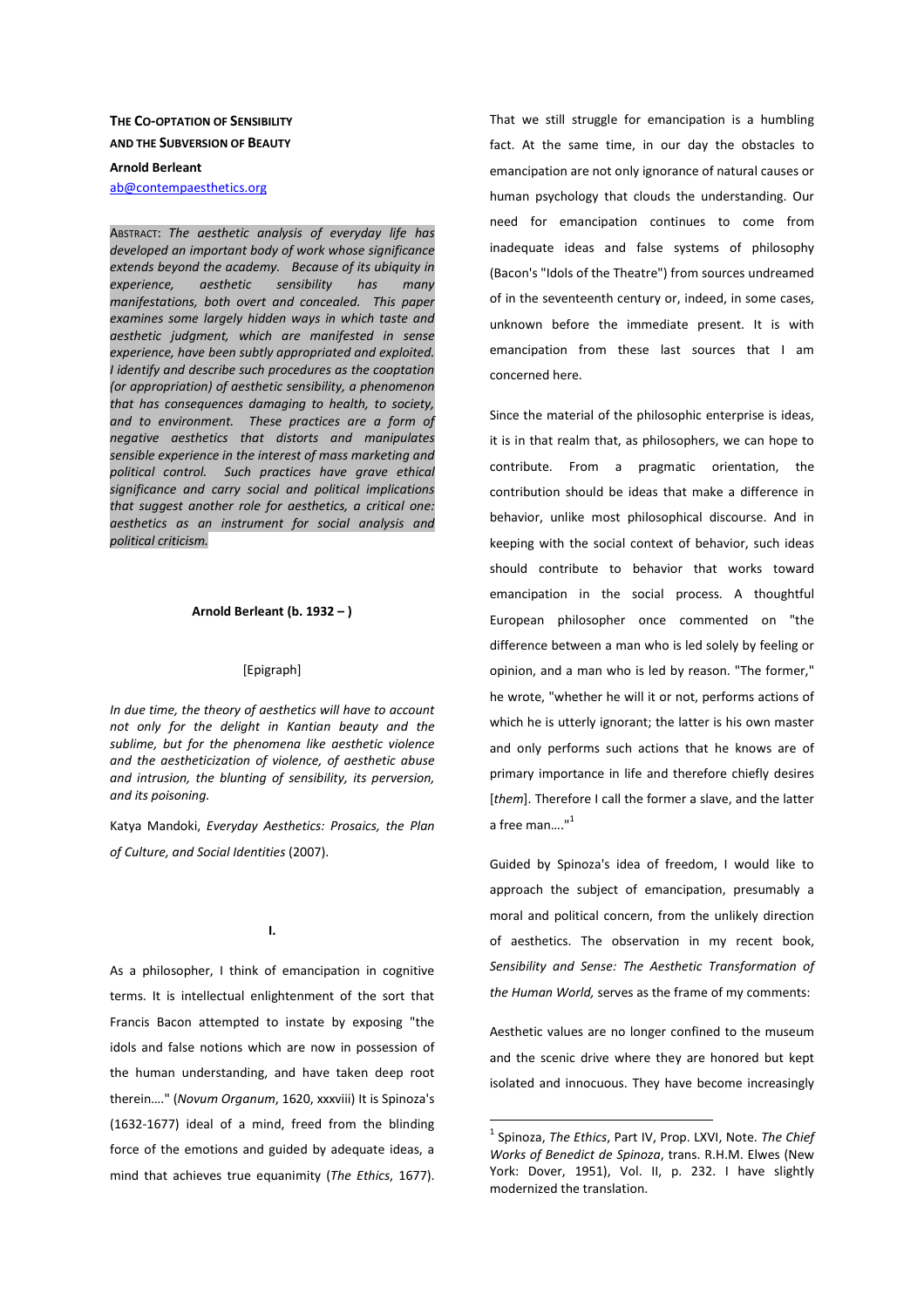prominent in conflicts with values in morality, religion, economics, environment, and social life. $2$ 

Over the past half century, philosophical aesthetics has broadened its scope beyond an interest in beauty in the arts and in nature. Following the lead of the arts themselves, the field of aesthetics has spread outward to encompass the environment in all its forms, not only the scenic landscape but the devastated one, as well, and not only the natural environment but the urban environment. $3$  Over the past half century a considerable body of literature on environmental aesthetics has grown out of these concerns. Aesthetic inquiry has also been directed at humans: personal experiences and relationships, the human body itself, social behavior, and political manifestations are being studied and assessed from an aesthetic vantage. Most recently, over the past decade or so, ordinary objects and experiences have preoccupied a growing number of scholars, and the aesthetics of everyday life has become a center of attention.

This work has had a profound effect on the field of aesthetics. Not only does aesthetic inquiry now embrace the objects, activities, and experiences of human life without constraint; it necessarily implicates other areas of philosophy. As aesthetic inquiry embraces social domains, ethical and even metaphysical concerns cannot be ignored. When eyes sensitive to beauty in art and nature encounter the objects and activities of ordinary life, they see not only their hidden charms<sup>4</sup> but also their failings.<sup>5</sup> Aesthetics then becomes a moral instrument and

even a political factor in developing new thought in social and political aesthetics.<sup>6</sup>

The aesthetics of everyday life offers a fresh perspective on the world of ordinary experience, revealing facets that have long gone unremarked. These experiences may not be spectacular and may even be routine. Aesthetic value is discovered in common objects, conditions, and situations, ranging from the houses, landscaping, and trees encountered during a walk in one's own neighborhood, to basking in the spring sunshine; from tossing a ball back and forth and even, one scholar has suggested, to finding a certain aesthetic satisfaction in hanging laundry.<sup>7</sup> As Yuriko Saito has noted, "We are yet to develop an aesthetic discourse regarding artifacts such as utensils, furniture, and other objects with which we interact in everyday environment and activities that we undertake with them, such as cleaning, cooking, and socializing with others."<sup>8</sup> All these offer occasions of delighting in the sensible experience of an ordinary situation and the sheer sensory pleasure of being alive.<sup>9</sup>

 $\overline{a}$ 

<sup>2</sup> Arnold Berleant, *Sensibility and Sense: The Aesthetic Transformation of the Human World* (Charlottesville: Imprint Academic, 2010), p. 156.

<sup>3</sup> Yuriko Saito, "The Aesthetics of Unscenic Nature," *JAAC*  (Vol. 56, No. 2, Spring 1998), 101-111.

<sup>4</sup> Thomas Leddy, *The Extraordinary in the Ordinary: The Aesthetics of Everyday Life* (Peterborough, Ont: Broadview, 2012).

<sup>5</sup> See Arnold Berleant, *Sensibility and Sense,* Ch. Nine, "The Negative Aesthetics of Everyday Life" and Ch. Ten, "Art, Terrorism, and the Negative Sublime."

<sup>6</sup> See Crispin Sartwell, *Political Aesthetics* (Ithaca: Cornell University Press, 2010); Davide Panagia, *The Political Life of Sensation* (Duke University Press, 2009); Arnold Berleant, *Sensibility and Sense,* Part Three: Social Aesthetics; Arnold Berleant, *Aesthetics beyond the Arts* (Ashgate, 2012), ch.16, "The Aesthetic Politics of Environment."

<sup>6</sup> Pauliina Rautio, "On Hanging Laundry: The Place of Beauty in Managing Everyday Life," *Contemporary Aesthetics* 7 (2009).

<sup>8</sup> Yuriko Saito, "Future Directions for Environmental Aesthetics," *Environmental Aesthetics: Crossing Divides and Breaking Ground*, ed. Martin Drenthen and Jozef Keulartz (New York: Fordham University Press, 2014), p. 26.

<sup>&</sup>lt;sup>9</sup> The literature on everyday aesthetics is already substantial and growing. While it is a recent trend, it has long been recognized. See, for example, John Dewey, *Art as Experience* (New York: Minton, Balch, and Co., 1934) and Melvin Rader and Bertram Jessup, *Art and Human Values* (Englewood Cliffs,: Prentice-Hall, 1976), especially chapter 5. Important contributions to the resurgence of interest in everyday aesthetics are *Aesthetics of Everyday Life,* ed. Andrew Light and Jonathan M. Smith (New York: Columbia University Press, 2005); Katya Mandoki, *Everyday Aesthetics: Prosaics, the Play of*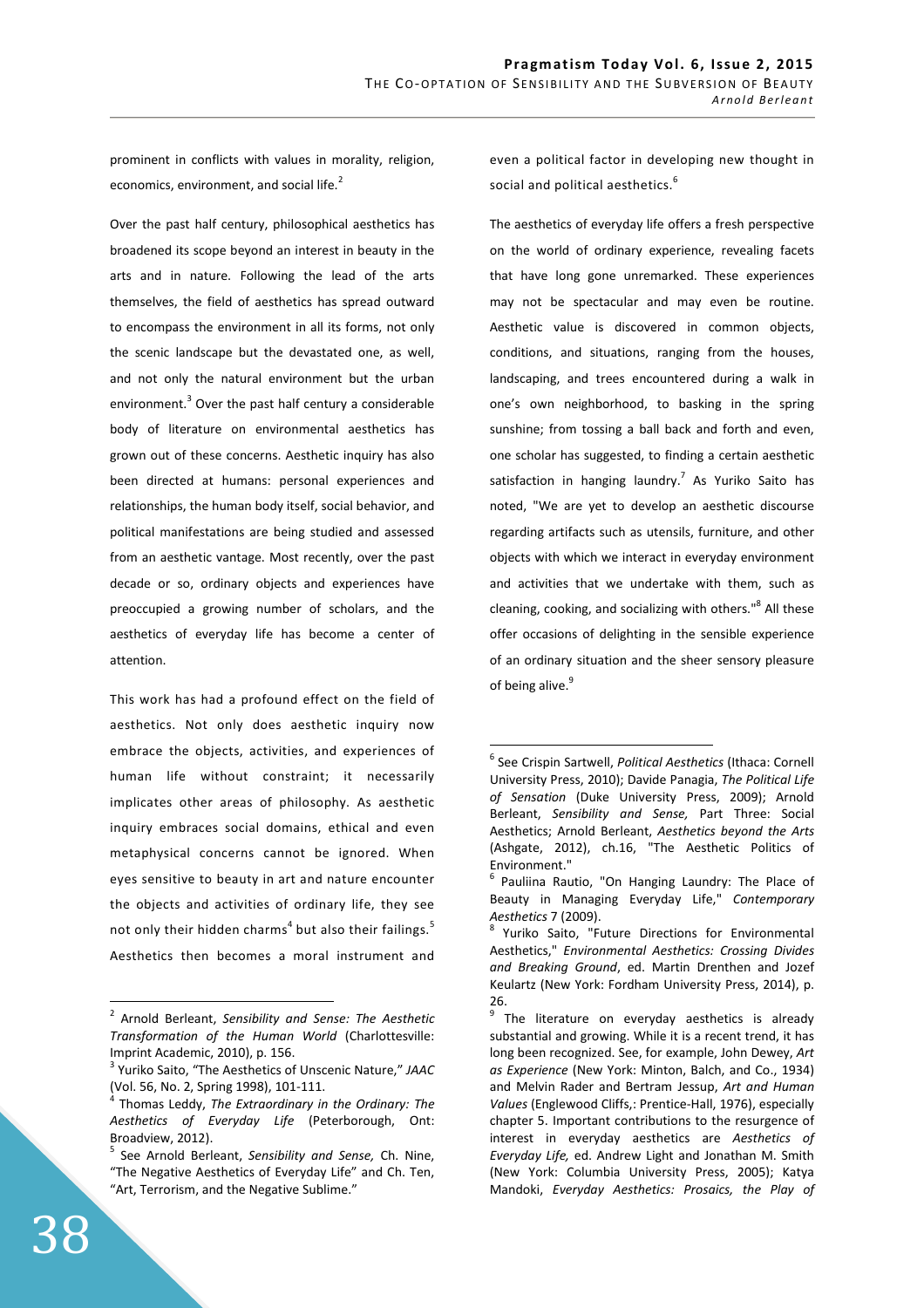We are not sufficiently aware that the origins of aesthetic value lie in sense experience. That this is the case is shown not only in the etymology of the term 'aesthetics' (from the Greek *aisthēsis,* perception by the senses) but also in the dependence of aesthetic appreciation on the sensory content of our encounter with a work of art or a natural landscape. This encounter centers on perceptual experience: acuteness in viewing, listening, touching---the full somatic engagement with the rich world of sensible experience in which we are inextricably embedded.<sup>10</sup>

For such reasons, etymological and experiential as well as historical, I think of aesthetics as the theory of sensibility. Whether sensibility be concerned with the arts, with nature, or with perceptual experience as such, aesthetic appreciation centers on a sensitivity to perceptual qualities as they are directly experienced, to their qualitative sensoriness. We experience the pleasures of sensibility in the arts and in natural beauty, but such sensory gratification also occurs in the activity of savoring the flavors, textures, and aromas of a wellprepared dinner. It is part of the pleasure we take in the cut, color, and fabric of new clothes. It is the delight we have in the intense, low-angled sunlight that causes fall foliage to glow or the snowy landscape to gleam. It occurs, too, in confronting the color abstraction of a Rothko or Frankenthaler painting. Such experience lies at the center of the delight, the pleasure, the emotional feelings associated with beauty wherever we encounter it. Clearly, sensibility is not the whole of art or of beauty but it lies at its core. This understanding of aesthetic

<u>.</u>

<sup>10</sup> *Cf.* A. Berleant, "What Is Aesthetic Engagement?", *Contemporary Aesthetics*, Vol. 11 (2013), http://www.contempaesthetics.org/newvolume/pages/ article.php?articleID=684

value differs from how it is commonly understood, associated as it is almost entirely with the fine arts and with scenic beauty in nature. Identifying aesthetics with sensibility captures the central force in the value we take in the activity of aesthetic appreciation, whether of the arts, of nature, or of ordinary life.

### **II.**

Because of its ubiquity, sensibility has many manifestations, both overt and concealed. I want to examine here some largely hidden practices by which aesthetic sensibility has been subtly appropriated and exploited. These practices have resulted in what I call "the co-optation of sensibility." Their damaging consequences to health, society, and environment are incalculable. Let me explain.

As one cannot help being aware, the developed world has fostered an industrial-commercial culture obsessed with profitability. From schools to public agencies, no institution is immune to the business imperative of reducing costs and increasing profits. Service institutions, whose *raison d'être* is to meet people's needs and promote the transmission of culture, are particularly vulnerable, since the high labor costs of providing services is a major expense and directly impedes the maximization of profit. This model has taken a firmer and firmer hold on schools and universities, on health care, and public services of every kind. All have been subsumed under the model of profitmaking enterprises.

It doesn't take much insight to recognize this pervasive pattern. Education has been turned into a lucrative business whose degrees are sometimes offered and acquired with minimal requirements. Even our public schools have become outlets for the marketing of junk food through vending machines in the hallways and commercialized school lunches, part of a pervasive and insidious pattern of exploiting children as consumers. Furthermore, who owns the air? Who owns the lakes and streams? Our environmental commons has been

*Culture and Social Identities* (Aldershot*:* Ashgate, 2007); Yuriko Saito, *Everyday Aesthetics* (Oxford: Oxford University Press, 2007); Thomas Leddy, *The Extraordinary in the Ordinary: The Aesthetics of Everyday Life* (Peterborough, Ont: Broadview, 2012); *Aesthetics of Everyday Life, East and West,* ed. Liu Yuedi and Curtis L. Carter (Newcastle upon Tyne: Cambridge Scholars Publ., 2014).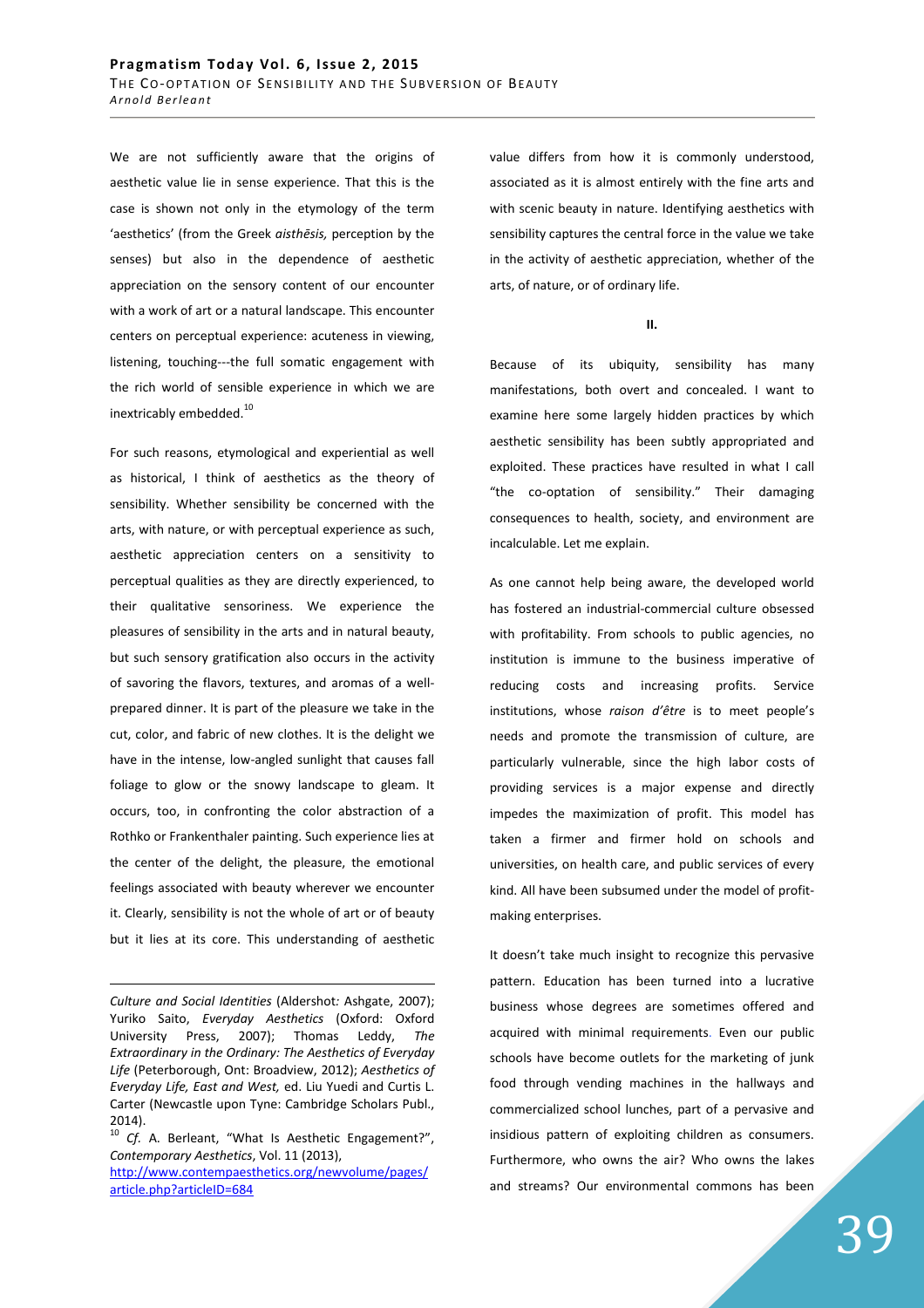captured by industry, leading to air and water pollution as a by-product of industrial processes. The pattern is bold and blatant and it is pernicious, for what suffers is the public and its need for conditions and services that make living in community healthful and fulfilling, rather than a situation that is oppressive, tense, exhausting, and exploitative.

We can see this pattern most clearly in the privatization and appropriation of our environmental and technological commons, from the visual pollution of billboards and power lines infesting scenic landscapes to the industrial pollution of our rivers and the very air we breathe.<sup>11</sup> Everyone, moreover, is presumed to have a right to the benefits of innovative technological resources, whether electronic devices or flights to luxury vacations in distant places. Sometimes their pursuit is justified as a panacea for real or presumed ills, but often it is merely self-indulgence. Everything has a price and everyone expects to be able to afford it. $^{12}$  Actually, the taste for the most up-to-date is a constructed taste, a cultivated desire that is ideologically driven through intensive advertising in the service of the profit motive. Coupled with this is the pervasiveness of the commercial pressure that not only impinges on us in public places but insinuates itself onto the very clothes we wear in the form of commercial logos on their front and bald advertisements covering their back, turning the purchaser into a walking billboard.

Profit is, of course, the principal motive of most business enterprises, and I am not condemning it as such. What can be contested is whether the business model can serve as a universal template for the social order. Actually, some individuals in the business community are concerned about business ethics, and this area of applied ethics has received attention in recent years from scholars. $^{13}$  What is at issue, however, is whether that model justifies manipulative and exploitative practices and, more to the point of this essay, the practices widely followed that I shall describe as the cooptation of sensibility.

For there is a less obvious and exploitative practice in our profit-obsessed culture that is almost completely hidden. It is a subtle form of subverting the genuinely human capacity for fulfillment that lies at the heart of the aesthetic. For there is, I believe, what some writers have called an "aesthetic need."<sup>14</sup> We commonly seek out situations that reward our desire for the pleasures of sensible experience. We visit gardens, parks, and art museums; we engage in a wide range of noncompetitive outdoor experiences, such as swimming, hiking, and camping; we take delight in colors, clothes, cuisine, a new car; we attend concerts, festivals, and rituals; we stroll through an historic district. All these have diverse appeal but they share the intense gratification we get from sensible experience and the uplift that comes from being taken out of ourselves, expanding our very sense of being alive by engaging in such experiences. The impulse to engage in aesthetic experience is, I think, widely shared though mostly undeveloped. It is important that we recognize it. It is important that we cultivate it.

But in our contemporary intensely commercial culture, no pure impulse is allowed to remain unsullied if it can made to serve profitable ends, and our aesthetic need can be exploited all too easily. When "the public" is transformed into "the consumer," everyone is vulnerable. Not only is our desire for sensible experience taken over; our very sensibility is corrupted by isolating and exaggerating it. Our impulse for beauty, for delight, for sensory satisfaction is widely appropriated in the service of maximizing profit at the expense of the pleasure and fulfillment of individual people and of society as a whole. This is the co-optation of sensibility.

 $\overline{a}$ 

 $11$  Small efforts at mitigation do not alter the basic pattern.

 $12$  This expectation and practice supports the credit card industry.

<sup>13</sup> See the *Journal of Business* Ethics

<sup>(</sup>www.springer.com/...ethics/journal/105...).

<sup>14</sup> Melvin Rader and Bertram Jessup, *Aesthetics and Human Values*.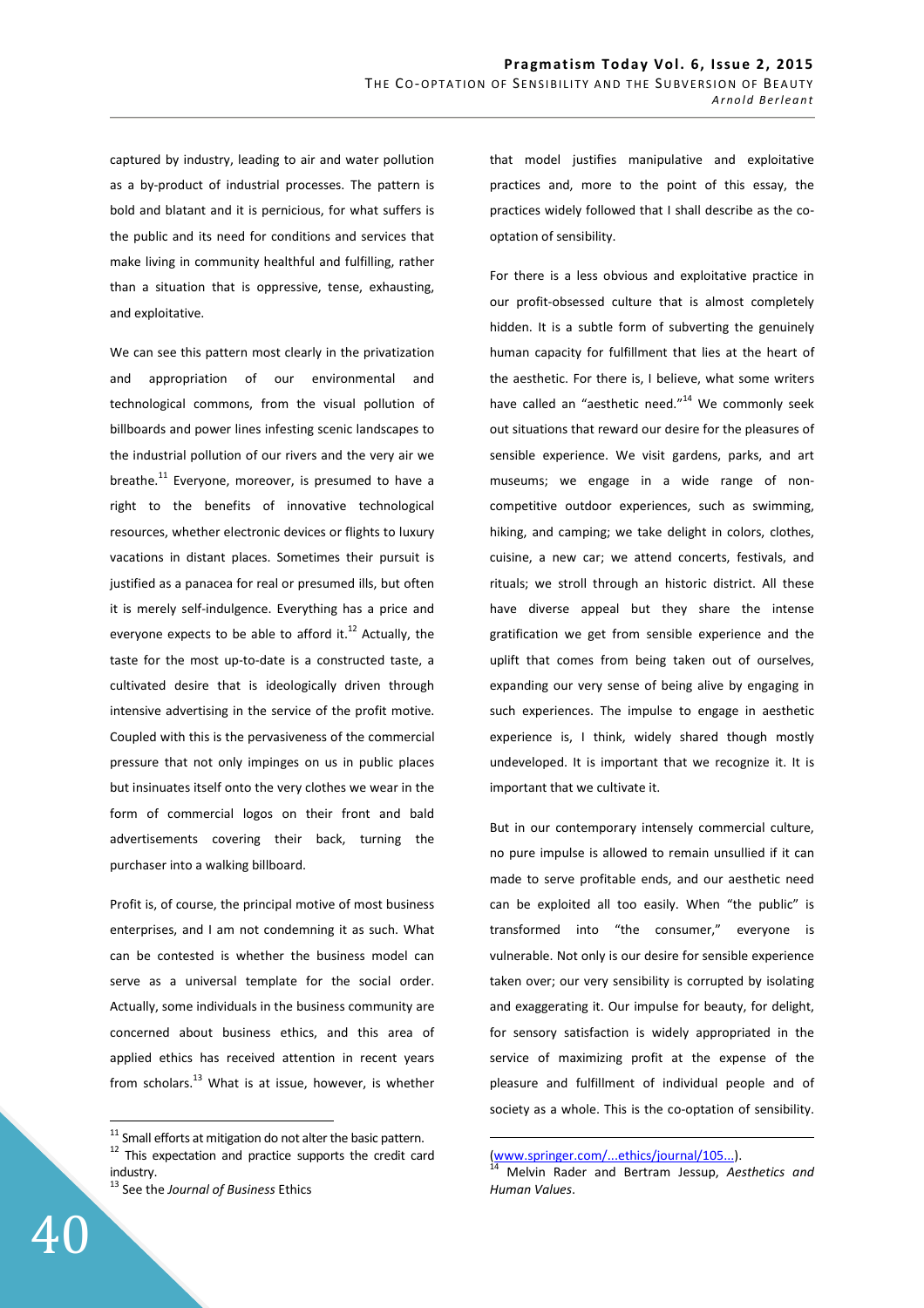The word 'co-optation' is not in common use but it has special significance in social and political critique.<sup>15</sup> It means "secretly appropriating," taking something over to serve one's own interests. In this aesthetic case, the appropriation is hidden so that the "victim" is entirely unaware of what is being perpetrated.

The co-optation of sensibility in *food and drink* may be most easily recognized. Consider the appeal of sweetness. Soft drinks contain so much sugar that, in granular form, it usually fills over half the container. Normal thirst and the appeal of a sweet taste are turned into a commercial drink of high profitability but with unhealthy effects. Moreover, sugar is regularly added to most prepared foods, from breakfast cereal<sup>16</sup> to salad dressing, not to mention being a major ingredient in

<sup>16</sup> "General Mills' Vanilla, Chocolate and Cinnamon Chex boxes all proudly display a label that should make many health-conscious consumers happy: 'no high fructose corn syrup.' The only problem: it's not true. These General Mills products all contain a super-concentrated sweetener that is made from high fructose corn syrup, and within the Big Ag industry is literally called "HFCS-90" or high fructose corn syrup-90. But then the Corn Refiners Association changed the name to "fructose."<sup>1</sup> And now General Mills is not only disingenuously hiding their corn syrup behind this innocuous alias -- the company is bragging that it's products don't contain any! The "fructose" label is especially nefarious, since fructose is a naturally occurring fruit sugar, and HFCS-90 is a highly concentrated, highly processed product that is molecularly different from the fructose you would eat in your apple. The corn industry waves away HFCS-90 as a minor ingredient, stating "HFCS-90, is sometimes used in natural and 'light' foods, where very little is needed to provide sweetness." But that's clearly not the case. According to the label, there is actually more HFCS-90 in Cinnamon Chex than there is actual cinnamon! "Highfructose corn syrup more toxic than sugar, study finds," Oregonian, 1/5/15; "General Mills Will Stop Marketing Synthetic Products As 'Natural' To Make Them Appear Healthier," *Credo* petition, 20 Jan 15. act@credoaction.com. Accessed 11/19/14.

baked goods and most canned and packaged foods, as well as in fruit juices and other kinds of drinks.

Having a sweet tooth is more than an innocent indulgence; it carries consequences for health. Sugar is associated with what is called the metabolic syndrome: obesity, heart disease, and diabetes. Moreover, sugar is addictive and plays a part in encouraging the consumption of other addictive substances, including the caffeine in "Coke" and coffee and in a range of alcoholic drinks including wine, liqueur, and mixed drinks. Salt is another food substance where a tasteful and necessary substance is often found to excess in most prepared foods and a "taste" for salt is encouraged. At the same time, its influence in heightening blood pressure is welldocumented.

Other gastronomic examples are plentiful. Consider the high use of fats and oils in deep-fried fast food that leads to obesity and high cholesterol levels. $^{17}$  French fries are a vivid example, where the fat-saturated outer crust often penetrates and displaces any soft potato core. In addition, cream or cheese sauces are ladled over many dishes, preceded by cream soup and accompanied by a lavish supply of rolls and butter, not to mention the rich dessert offerings. Please note that I am not condemning the appeal of such foods but rather the encouragement of patterns of exaggerated taste and over-consumption that underlie their use. Taste is largely formed by learning, and the omnipresence of advertising encourages and underlies the acquisition of such inflated desires. To put it baldly, our very sensibility is being exaggerated in order to encourage profitable consumption.

 $\overline{a}$  $15$  What I mean by 'co-optation' is neither an external force working on sensibility nor an internal impulse but a cultural phenomenon whereby sensitivities and perceptual desires (appetites) grounded in the human organism are quietly appropriated by social-cultural mechanisms, such as (subliminal) advertising, miseducation, influences on style and crowd behavior, etc. for purposes not consciously chosen by the percipient. Those purposes may be political (in a broad, inclusive sense), economic or, more generally, social.

 $17$  The "Big Mac," for example, is a hamburger consisting of two high-fat patties topped by a slice of American cheese, with dressing, lettuce, pickles, and onions on a sesame bun, all of which contains as much or more fat than protein. In the U.S., A Big Mac contains 29 grams of fat to 25 grams of protein, with similar proportions in the many other countries where Macdonald's restaurants are found. Japan has the highest proportion of fat: 30.5 grams to 25.5 grams of protein. See the article and references on "Big Mac" in *Wikipedia*  (accessed 11 Nov 2014).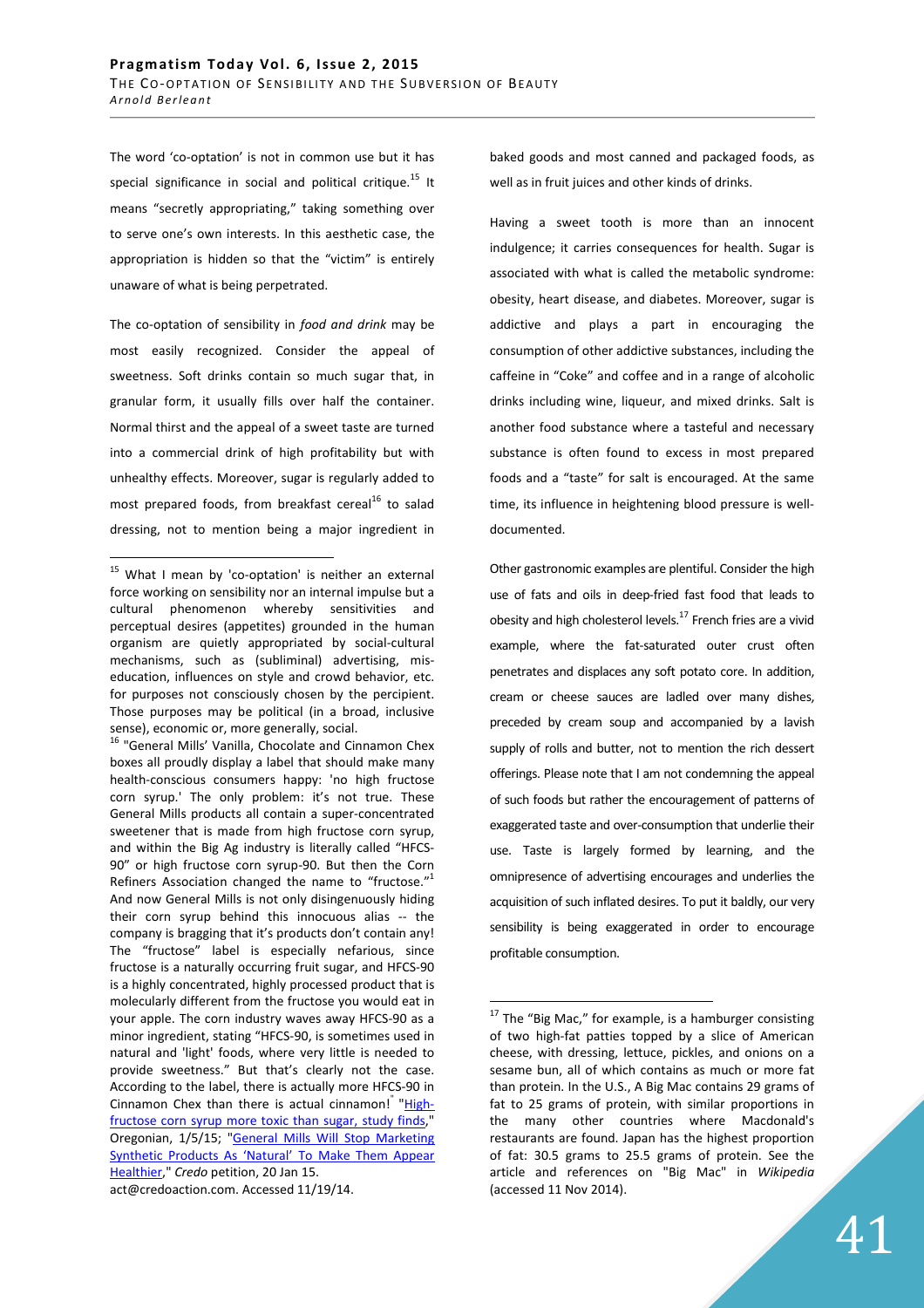Smell is another sense modality that has been co-opted. False fragrances are infused into a multitude of products, from hand cream and bar soap to laundry and dish detergents, so that it is difficult to know how anything actually smells. Fragrant overlays suffuse hotel rooms and emanate from pets and people. A principal source of perceptual information has been lost. Still another impingement on sensibility lies in the garish colors used in clothing, home decoration and, of course, in print advertising and on the Internet. Strident colors are so widespread on signs and clothing that subtle and muted colors are not noticed or have simply disappeared from the marketplace altogether.

Musical *sound* has a place in nearly every culture and it is especially prevalent in modern developed societies. Sound is an elusive phenomenon. While we can usually identify its source, sound spreads broadly and, like perfume, tends to envelop us. This is one of the appealing qualities of musical experience, but in some cases this attractive feature is exaggerated so as to become oppressive and inescapable. Extremely high volume is used in some rock concerts to increase the appeal of the music and create a manic, indeed frenetic audience response. Such high volume is intended to impress the audience by its sheer force, and indeed one can literally feel the physical pressure of the sound waves. This presumably attracts a large attendance and makes such entertainment highly profitable. Other consequences may take a little longer to recognize, such as the hearing loss from damage to the tiny hair-like cells in the cochlea of the inner ear that are the auditory nerve receptors.

Even the auditory environment is not safe. Because sound is intangible and invisible, it is easily imposed on others with impunity. Public space has long been taken over by businesses that sell sound in the form of canned music to fill empty sound-space. Commercial sound saturates transitional public places, such as waiting rooms, bars, restaurants, malls, and even the streets. And when canned sound is not present, people

cooperate by supplying it through their own headsets. Silence, even relative silence, has become a rarity.

Then there are the means by which sensibility is *distorted* or *drugged*. One of the most widespread and insidious practices of cultivating sensory pleasure for profit is, of course, cigarette smoking. Few smokers enjoyed their first cigarette: the taste is unpleasant, the smoke choking, the physical effects nauseating. But the appeal of emulating celebrities, the desire to display sophistication, peer pressure, and the attraction of transgression are powerful incentives. The tobacco industry uses these successfully to create the desire in many people to overcome their initial distaste, gradually leading to an acquired taste and nicotine addiction with its deleterious consequences.

The use of alcohol has become a regular pastime for many people, reinforced in popular culture on TV and in film by romanticizing drinking and appealing to selfindulgence. It is much like the way cigarette smoking was associated with sophistication until its damaging effects on health were shown to be so widespread and costly that legal measures were enacted in some developed countries to prohibit smoking in public places and by the young. Alcohol abuse may be somewhat less visible than smoking, but it is a public health problem of epidemic proportions. At the same time, the production and dissemination of alcohol is a major industry for drugging sensibilities, and its manifold forms, from beer, wine, and iced tea to mixed and straight drinks, is widely encouraged on many social and economic levels. The excessive use of alcohol is a major public health menace that carries high personal and social costs.

A related instance in which sensibility has been co-opted is pornography. The pornography industry profits enormously from appropriating people's normal erotic sensibility, removing it from feelings of caring and the richness of complex human relationships, narrowing it into pure titillation, and exaggerating it by excess in order to stimulate erotic feelings by focusing on pure sensuality.

42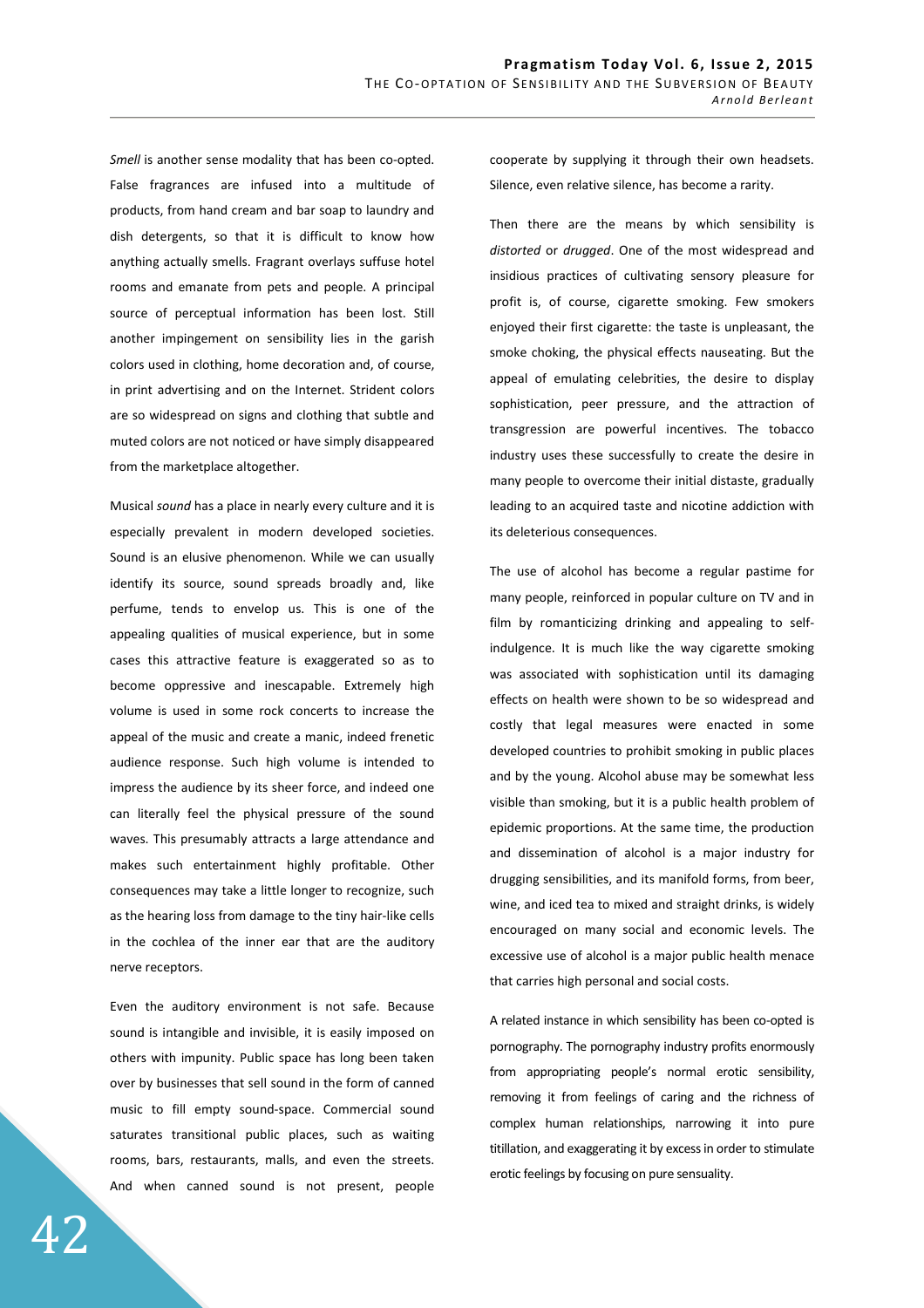It is clear the co-optation of sensibility is a distinctive mode of aesthetic exploitation. Some of its techniques are easily recognized once they have been identified, such as the *exaggeration* or vulgarizing of sensory stimuli in order to enhance their direct appeal. Other modes of sensory manipulation include the *perceptual deceit* in falsifying perception through the use of chemical fragrances and flavors that emulate natural ones. Such perceptual deceit is not confined to the food industry but is pervasive in the cleaning and sanitary supplies used in households and public facilities.

But there is yet another form of sensory manipulation that is directly psychological without the intermediary of tempting foods or entertainment. This consists in using sensory stimuli to create low-level anxiety, making people less attentive, less in control, even spaced-out, and so more suggestible and vulnerable. Chimes, bells, canned music, repeated public announcements, sprayed aromas are pervasive in virtually every public place: waiting rooms, lobbies, supermarkets, retail stores.

This promotion of anxiety assumes a particularly insidious form of sensory manipulation when it cultivates the apprehension of *violence*. Violence is made commonplace through insistent exposure in film, television, computer games, and on the Internet. It is the substance of TV news programs and news channels and a habitual form of mass audience entertainment. Violent behavior is depicted as commonplace and acceptable, and it is put to political use in justifying restrictions and control by exaggerating a sense of alarm in an endless succession of crises beyond immediate circumstances where there may be reasonable danger, crises that range from impending changes in the weather to political confrontations and belligerent actions between ethnic, religious, and national groups. The heightened sensibility of violence pervades public places, leading to often exaggerated security conditions. All this has an underlying aesthetic foundation in creating a permanent sensibility of alarm by cultivating a simmering somatic state of apprehension.

There is a pattern behind these practices that it is important to isolate and identify; indeed, this is the purpose of my discussion. The practice of influencing, of deliberately cultivating a distorted sensibility, altering people's taste and responses to an exaggerated or excessive degree without their clear awareness or consent, this is what I am calling *the co-optation of sensibility*. The ability to experience sensory pleasure is at the center of aesthetic appreciation of the arts, and sensible enjoyment plays a central part in most of the experiences of living. The practices I am identifying appropriate this native ability and exploit it in order to create a market for extreme tastes. Thus the very capacity for perceptual enjoyment is appropriated and shaped mainly for profit or control. To seduce our aesthetic need and capacity by creating a desire for extreme degrees of sensory craving in order to capture a consumer market is, I believe, both aesthetically and morally vicious.<sup>18</sup> Our very sense of beauty is subverted by exaggeration and excess. This is a pattern of manipulation that pervades industrial-commercial culture and it is promoted for multiple purposes, from creating the market for a fashion and the conformity it encourages, to acquiring the political control such conformity enables.

It might seem that I am condemning all those appealing qualities and things that give pleasure to daily life, but that is not so. The problem, as I see it, is not in liking the taste of sugar, salt, or alcohol, or in seeking erotic pleasure. It lies in the pursuit of profit or control by sensory manipulation to promote excessive indulgence through miseducating our sensibilities regardless of their detrimental effects on health and wellbeing. That is to say, our sensory delight in tastes and flavors, our curiosity and interests, have been deliberately mis-

 $18$  Cultivating an exaggerated sensibility in the art market by paintings of greater than life size and colorful excess by artists such as Roy Lichtenstein and Chuck Close might be said to symbolize as well as represent this practice. I do not ascribe to such artists the devious manipulation of the advertising industry but rather cite them as perhaps succumbing to its influence.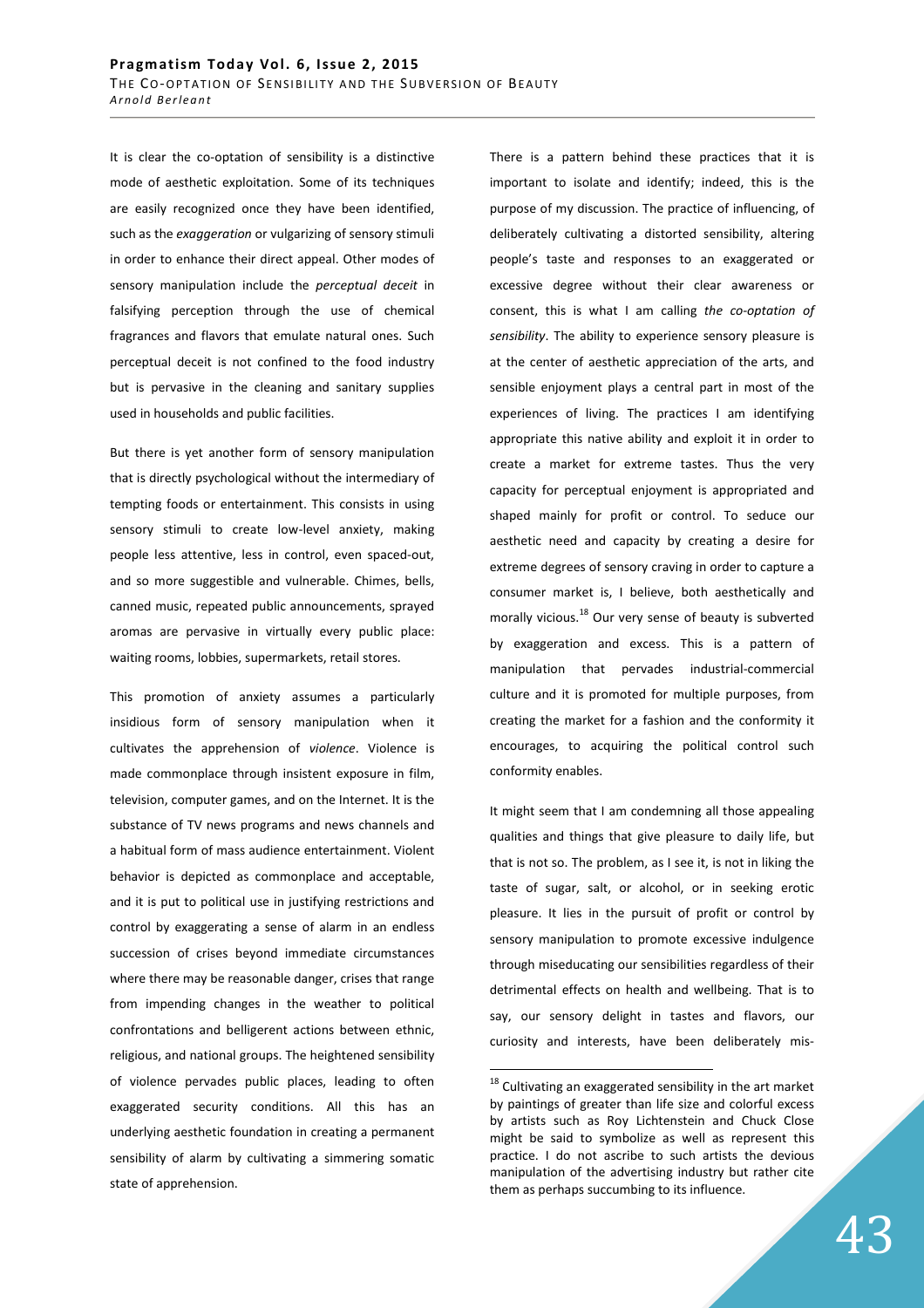schooled. Sensible pleasures have been exaggerated and encouraged to the point of overindulgence, resulting in higher profits for their producers and woeful consequences to their consumers. Our desires, our judgments of taste, our very sensibility have been coopted: they have been appropriated and exaggerated and our self-indulgence encouraged in the interests of commercial profit and political control.

It is not my intent here to condemn the profit motive, as such, but rather to expose its causal influence in this practice of aesthetic exploitation by promoting, indeed educating the public to hyper-sensation, so to say. The tastes I have been discussing rest on normal impulses but they are vulnerable to exploitation. To appropriate these desires, to intensify and exaggerate them by encouraging harmful patterns of excessive consumption, is to take advantage of people's vulnerability by exploiting their aesthetic needs. Such practices are unmitigated moral wrongs.

The insidiousness of sensory co-optation lies in the stealthy insinuation and cultivation of a distorted perceptual sensibility. The analysis I have offered of this phenomenon of mass culture documents the pervasiveness of the aesthetic in daily life and reveals ways in which it has been misused.<sup>19</sup> Be that as it may, it

could be objected that every culture possesses its own complex, pervasive sensibility. We can identify distinctive preferences in culinary taste, characteristic smells, bodily deportment, patterns of physical movement, speech intonation, vocal quality and style, soundscape—the full range of human sensibility—that characterize particular social classes, societies, and historical epochs. Why condemn mass industrial culture for elaborating its own distinctive sensibility?

This objection rests on a true premise: every culture imbues its members with a range of awareness that is indigenous to the human world it elaborates. We do not choose our cultural sensibility any more than we choose our native language, our parentage, or our ethnicity. We may decide, later, to adopt another, but rarely can this be done completely. Vestiges of our natal culture remain—in speech intonation, in choice of colors and style of dress, in posture, in facial expression.

Yet the sensible characteristics I have been identifying here emerge from different origins and motives and implicate a different morality. And they carry clear consequences and invoke a different order of moral judgment. The critique of mass consumer culture I have been elaborating here is not confined to that condition, alone. At the same time, I do not endorse a relativism of cultures. I believe that a cultural order that does not value and respect human life *eo ipso* but denigrates others who are different in skin color, religion, customs, or language is lower on a scale of civilization than one

 $\overline{a}$ 

<sup>&</sup>lt;sup>19</sup> A revealing account of the practice of shaping sensibility for the purpose of promoting profit is what is known as the "experience economy," a concept introduced by Joseph Pine II and James Gilmore ("Welcome to the Experience Economy," *Harvard Business Review,* July-August, 1998, 97-105). I thank Yuriko Saito for this reference. As she describes it, "this economy is premised on the belief that it is insufficient for today's business to merely sell goods and services. They must also sell experiences associated with the environment surrounding the sale of their goods and services. The branding of Apple distinguishes not only the Apple products but also the whole atmosphere of Apple Store. The same applies to phenomena such as Niketown, Hard Rock Café, and Starbucks. Sometimes referred to as 'shoppertainment' or 'entertailing,'(99), everything in the store is scripted and designed to promote 'customer participation,' 'environmental relationship,' and 'a well-defined theme' through 'engage(ing) all five senses' (102-104). For example, 'the

mist at the Rainforest Café appeals serially to all five senses. It is first apparent as a sound: Sss-sss-zzz. Then you see the mist rising from the rocks and feel it soft and cool against your skin. Finally, you smell its tropical essence, and you taste (or imagine that you do) its freshness'(104). Or, recent proliferation of a bookstore combined with café is based upon the discovery that 'the aroma and taste of coffee go well with a freshly cracked book,' while one chain of laundromat went bust 'attempting to combine a bar and a coin-operated laundromat' because it was found that 'the smells of phosphates and hops, apparently, aren't mutually complementary'(105)." Yuriko Saito,, unpublished comments, American Society for Aesthetics annual meeting, San Antonio, TX, 31 Oct. 2014.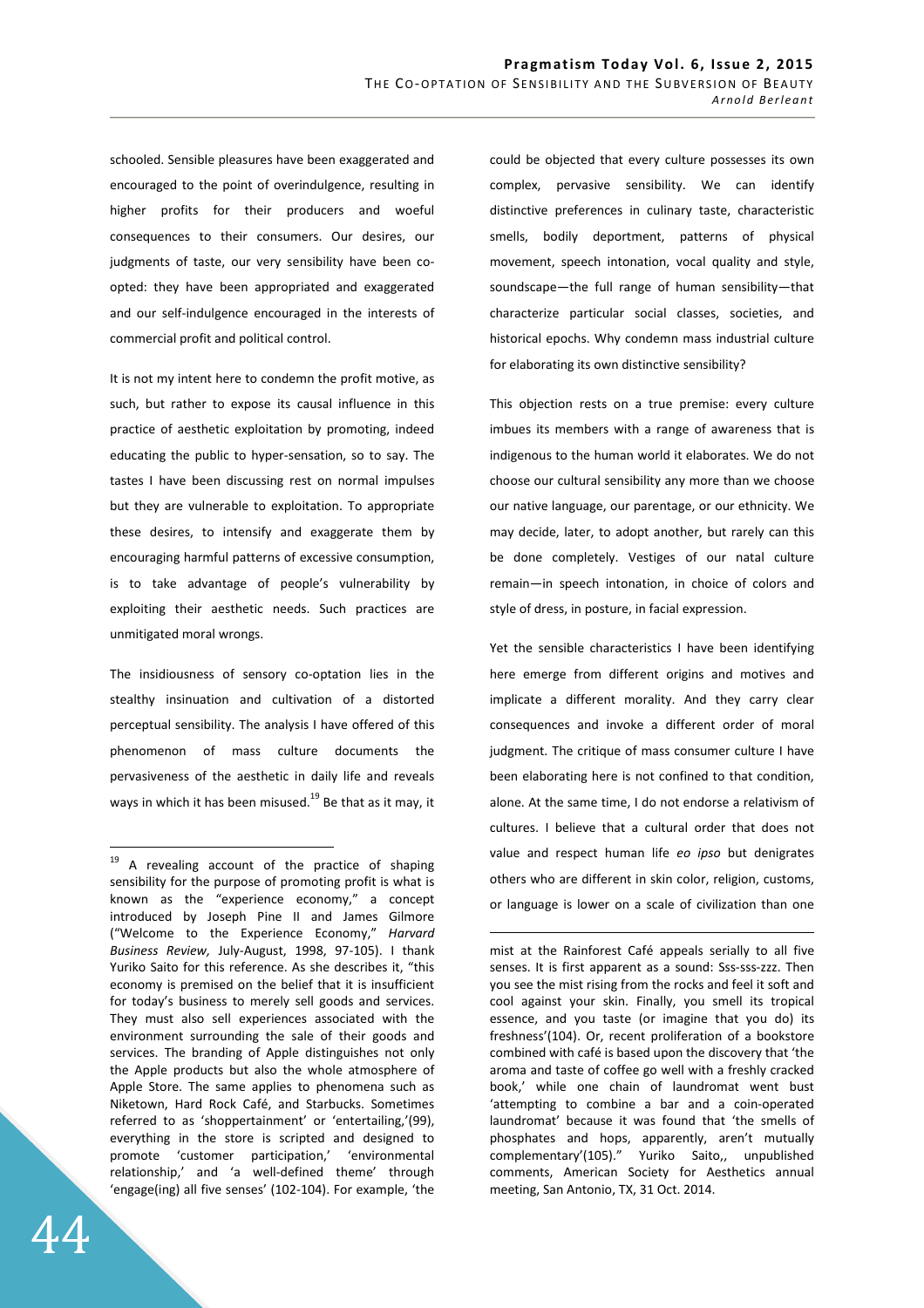that respects difference on the basis of a common humanity. A society that benefits from the exploitation of other humans is lower on a scale of civilization than one that respects the varied manifestations of the human condition we all share.

## **III.**

But let me now consider some of the *consequences* of aesthetic exploitation through encouraging sensory excess and the co-optation of sensibility. One is the corruption of taste. The rich source of human satisfaction in aesthetic pleasure is distorted by exaggeration, and the distortion becomes habitual. At the least, such excess encourages patterns of overindulgence that may serve as compensation for the lack of other satisfactions. The yearning for sensory excess may also lead to extreme behavior and substance abuse. This is not to say that there is a necessary connection between an exaggerated sensibility and such effects, but rather that the habitual practice of sensory extremes cannot but have harmful consequences.

The effects of these practices have been extensively documented. I noted earlier the health problems caused by sugar addiction and the hearing loss from exposure to very high decibel levels. Indeed, sensory extremes can cause decreased perceptual sensitivity in general, so that we notice only gross stimuli. The quality of human life declines precipitously when whole regions of perceptual experience are distorted, impaired, or inaccessible.

The co-optation of sensibility has wide social and environmental consequences as well as personal ones. Let me offer one compelling illustration: the taste for sugar. The growth of the global market for sugar has been studied extensively and provides a dramatic example of the heinous effects of the extreme demand for sensory satisfaction. The sugar economy began in the fourteenth century and grew rapidly. This encouraged the widespread development of plantation agriculture, a system that displaced indigenous subsistence cultivation, resulting in a drastic decrease in food production for the

local economy. At the same time, the need for laborers to work the plantations led to the enslavement and the partial or complete extinction of certain native Caribbean Amerindian groups.<sup>20</sup> When this source of labor became insufficient, it encouraged the rapid growth of the African slave trade to replace it. $^{21}$  A similar instance of sensory exploitation, in this case centering on public health, can be made for the tobacco economy. The tobacco industry spends billions of dollars a year on advertising, and tobacco use costs billions a year in medical expenses and lost productivity. Indeed, at the present time tobacco use is the second highest cause of death in the world. $^{22}$ 

Apart from the dramatic, large-scale consequences of sensory co-optation, there are pervasive social effects. Mass culture subjects people to constant ambient sound, to unsolicited visual intrusion, to the oppressive stimuli of the mass media and the pressures of mass population. These intrusions cannot help but produce a condition of sensory excess with the result that we may easily be overcome by perceptual exhaustion and become insensitive, even anaesthetized to sensory stimuli. Because these forces are so widespread and omnipresent, decreased sensibility overall cannot help but produce fundamental changes in the cultural ethos.

The co-optation of sensibility carries moral implications, as well. The appropriation of sensibility for profit, for control, or for other external motives violates fundamental ethical norms. Most forceful is the deeply-

<sup>&</sup>lt;sup>20</sup> Arawaks and Caribs, among others.

 $21$  The classic account of this history is Sidney W. Mintz, *Sweetness and Power: The Place of Sugar in Modern History* (Boston: Beacon Press, 1985; Penguin, 1986). Another one can be found at

http://www.learner.org/courses/worldhistory/support/r eading 14 1.pdf, taken from Bridging World History, The Annenberg Foundation copyright © 2004.

<sup>&</sup>lt;sup>22</sup> Extensive information on the sugar and tobacco economies is readily available on the Internet and elsewhere.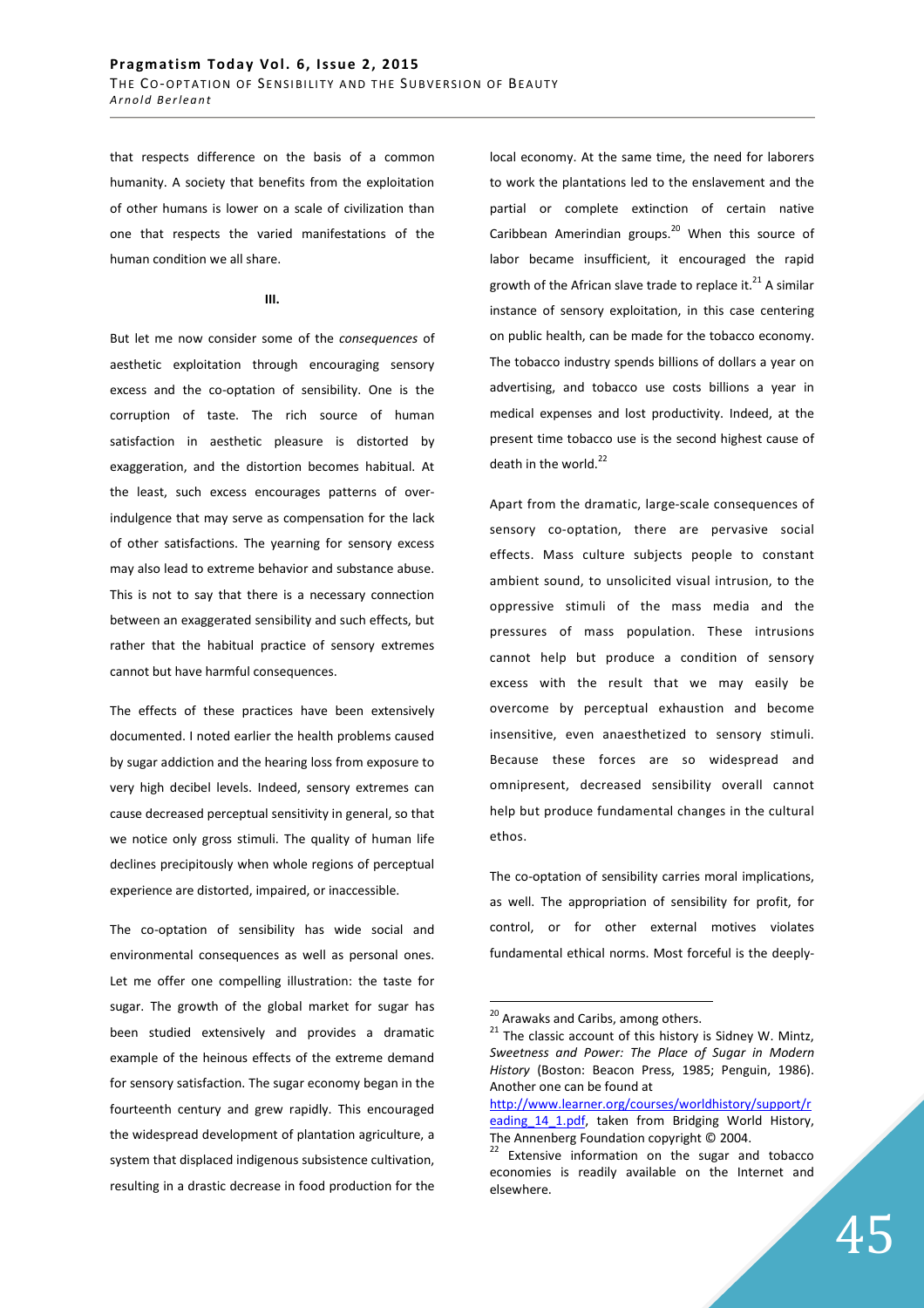rooted value in the sanctity of human life: the belief that life is the ultimate good and must be honored above all else. From the teachings in the Judeo-Christian traditions that, in the golden rule, oblige us to recognize our common humanity, to Kant's categorical imperative $^{23}$ that enjoins us against using other humans as means only, the Western ethical tradition subscribes to norms that condemn exploitative practices, including those I have been identifying here.

These practices have philosophical implications as well as social and moral ones. Hume's standard of taste has been violated. $^{24}$  The expert critic has been replaced by the authority of popular taste, taste that has been perceptually exaggerated in the service of consumption to the detriment of public health and the environment. The very capability for sensory perception has been damaged and the capacity for fine, nuanced aesthetic experience subverted, affecting not only perception in the arts but our sensory experience in general. Corrupted by exaggeration and distorted beyond recognition, the capability of developing discerning taste has been miseducated in the service of excessive consumption: expert taste has become popular distaste.<sup>25</sup> As with other normative judgments, aesthetic judgment is capable of degrees of negativity, but the moral issue is always negative because taste, that is, aesthetic perception, has been manipulated for external ends.

The practices I have been describing are endemic in global industrial-commercial culture, where the miseducation of natural sensibility is promoted by a huge advertising industry.<sup>26</sup> There are undoubtedly regional and national variations but the pattern is everywhere the same. Since these personal excesses feel "normal" to unreflective, miseducated consumers, their aesthetic harm is subtle yet sinister. The result of such widespread and comprehensive co-optation of our perceptual modalities is that our very sensibility has been appropriated, our aesthetic orientation in the world distorted, and our behavior made self-injurious. For these reasons the co-optation of sensibility is the more insidious because it distorts the very capacity for sensible perception. In subverting the beauty in experiencing aesthetic value by a discerning sensibility, it diminishes the richness of life.

\*\*\*

The aesthetic analysis I have pursued in this essay is based on the observation of mass consumer culture in the United States. I expect that, with the rapid spread of a global economy, similar techniques of sensory co-optation are prevalent in other countries in the developed world, and perhaps even more so in third-world regions, where consumers are less experienced and more vulnerable to the marketing strategy of sensory co-optation.

This essay complements the important work now being done on the aesthetic characteristics of everyday life. Investigating the aesthetics of ordinary experience exposes domains of value hidden in common objects and situations. But there are other functions of everyday aesthetics besides uncovering new regions of positive aesthetic value. Exploring these areas reveals manifestations of aesthetic value that do not enhance the quality of experience but rather distort and diminish it in subtle as well as overt ways through the multiple forms and kinds of negative value.<sup>27</sup>

<sup>23</sup> Immanuel Kant, *Fundamental Principles of the Metaphysics of Morals*, trans. Thomas K. Abbott, Second Section.<br><sup>24</sup> David

<sup>24</sup> David Hume, "Of the Standard of Taste," in *Essays: Moral. Political, and Literary*, ed. Eugene F. Miller (Indianapolis: Liberty Fund, 1985). Available online at www.csulb.edu/~jvancamp/361r15.html. This essay is widely anthologized.

<sup>&</sup>lt;sup>25</sup> Witness the common condemnation of cultivated taste by calling it "elitist."

<sup>&</sup>lt;sup>26</sup> My argument in this essay rests on an analysis of

practices endemic in the United States. I suspect that they are commonly found *pari passu* throughout the developed world wherever corporate culture has acquired the power to form and direct the sensibilities of the mass consumer.

<sup>&</sup>lt;sup>27</sup> This essay deliberately does not consider the overt manipulation of consumers by all the techniques with which the advertising industry influences behavior.